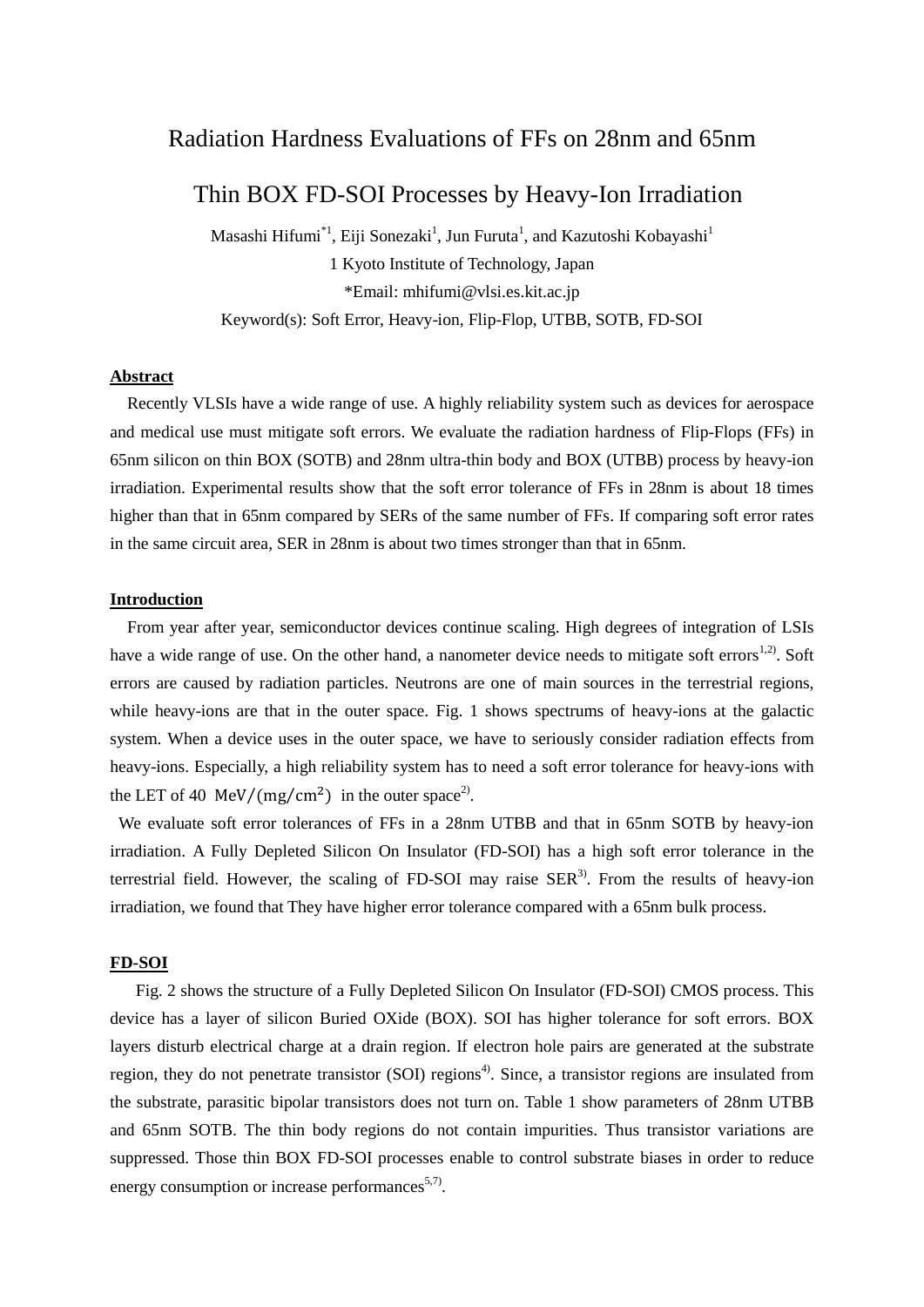

Fig. 1. Spectrums of heavy-ions at the galactic system  $2^2$ .



 $(a)$  28nm chip.



Fig. 2. FD-SOI CMOS Process.



 $(b)$  65nm chip.

Fig. 3. Floor plan of test chips.

#### **Measurements**

 We evaluate the soft error tolerance of FFs on 65nm SOTB and 28nm UTBB processes by heavy-ion irradiations at the TIARA (Takasaki Ion Accelerators for Advanced Radiation Application). A shift register on 65nm has 40,320 bits, and that of 28nm has 58,800 bits. Both shift registers are composed of non-redundant DFFs (D-type Flip Flops). Floor plans of test chips are shown Fig.3.

A method of how to measure by heavy-ion irradiations are shown below.

- 1. Initialize all FFs in the shift register.
- 2. Heavy ion irradiation without applying any clock signal.
- 3. Read values of all FFs to count the number of upsets.

Table 2 shows Linear Energy Transfer (LET) of irradiated heavy-ions. Eq.1 is used in order to calculate cross sections.

$$
CS_{\text{heavyion}} \text{ [cm}^2/\text{bit]} = \frac{N_{\text{error}}}{F_{\text{ion}} \times N_{\text{bit}}} \tag{1}
$$

|                   | Gate length        | Body thick-  | BOX thick-   | Heavy-ion    | LET                         | Energy |
|-------------------|--------------------|--------------|--------------|--------------|-----------------------------|--------|
|                   | $\lceil nm \rceil$ | $-ness$ [nm] | $-ness$ [nm] |              | [MeV/(mg/cm <sup>2</sup> )] | [MeV]  |
| UTBB <sup>5</sup> | 28                 | 7.0          | 25           | Krypton (Kr) | 40.31                       | 394    |
| SOTB <sup>6</sup> | 65                 | 12           | 10           | Argon $(Ar)$ | 15.76                       | 137    |
|                   |                    |              |              | Neon $(Ne)$  | 6.54                        | 69.7   |

|  | Table 1. Parameters of FD-SOI |  |
|--|-------------------------------|--|
|--|-------------------------------|--|

Table 2. LET and Energy of heavy-ions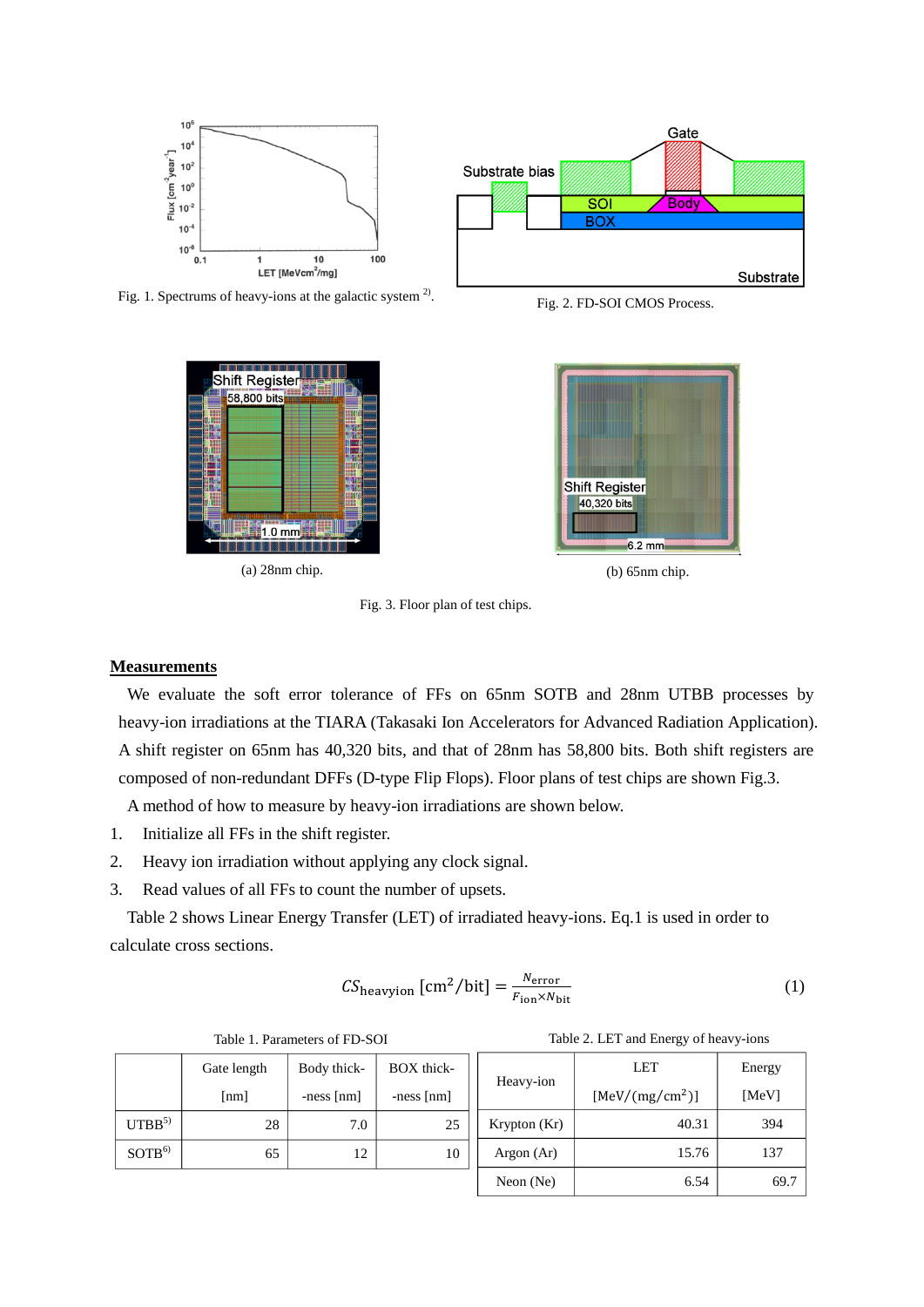

Fig. 4. Heavy-ions cross sections of FFs on 28nm and 65nm processes.

|            | 28nm UTBB              |                                                 |                        | 65nm SOTB              | 65nm bulk              |                       |
|------------|------------------------|-------------------------------------------------|------------------------|------------------------|------------------------|-----------------------|
| Heavy-ions | 1.0V                   | 0.8V                                            | 0.6V                   | 1.0V                   | 0.8V                   | 1.0V                  |
| Kr         | $5.29 \times 10^{-11}$ | $8.81 \times 10^{-11}$                          | $1.84 \times 10^{-10}$ | $9.65 \times 10^{-10}$ | $1.00 \times 10^{-9}$  | $5.02 \times 10^{-8}$ |
| Ar         | $2.18 \times 10^{-11}$ | $3.34 \times 10^{-11}$                          | $1.07 \times 10^{-10}$ | $3.38 \times 10^{-10}$ | $4.14 \times 10^{-10}$ | $2.32 \times 10^{-8}$ |
| Ne         | $\boldsymbol{0}$       | $1.43 \times 10^{-11}$   $2.51 \times 10^{-11}$ |                        |                        |                        |                       |

Table 3. Cross sections of experimental results.

Cross sections ( $CS_{\text{heavyion}}$ ) are calculated from the number of errors ( $N_{\text{error}}$ ), the number of ions per unit area  $(F_{\text{ion}})$ , and the number of bits  $(N_{\text{hit}})$ .

### **Experimental Results and Disscusion**

Cross sections of 28nm and 65nm processes are shown in Fig. 4 Table 3 shows cross sections of experimental results. Fig. 4 (a) shows that the LET dependence when VDD is 1.0 V. Compared to latch circuits in 150nm SOI process<sup>8</sup>, cross sections of these process is more than one order of magnitude lower. The cross section of FFs in 65nm bulk is about 50 times higher than that in 65nm SOTB. The cross section of FFs in 65nm SOTB is about 18 times higher than that in 28nm. Fig.4 (b) shows that the voltage dependence by Kr. When FFs in 28nm process operates at 0.8 V, the cross section is about 3.5 times higher than at 1.0 V.

Fig. 5 compares SERs of FFs in 28nm UTBB with that in 65nm SOTB. The SERs of FFs in 28nm is approximately 0.13 times that in 65nm compered by cross sections of the same number of FFs. In the same circuit area, SERs in 28nm is approximately half than that in 65nm. Typically, the scaling of semiconductor devices raises SER. Since body thickness of 28nm UTBB is thinner than that of 65nm SOTB, the soft error tolerance of 28nm UTBB is stronger than that of 65nm SOTB.